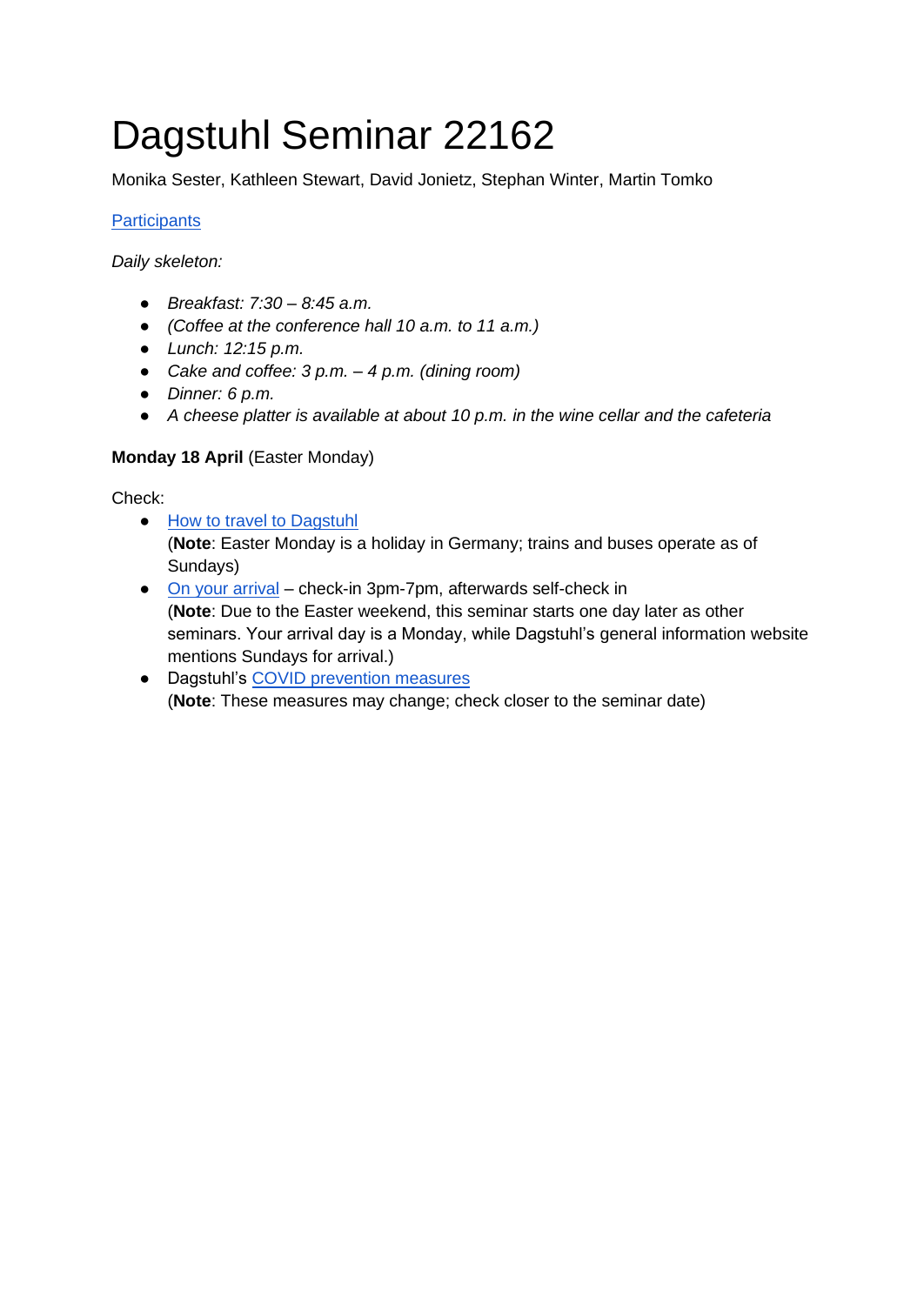## **Tuesday 19 April**

| $07:30 - 08:45$ | <b>Breakfast</b>                                                                                                                            |
|-----------------|---------------------------------------------------------------------------------------------------------------------------------------------|
| $09:00 - 10:30$ | Welcome, housekeeping, aims, program (30')<br>Self-introductions* (2-3 min per person, 60 min in total)                                     |
| 10:30 - 10:45   | Coffee break                                                                                                                                |
| 10:45 - 12:00   | Two industry speakers telling their stories, 40' each (20' talk +20' Q&A)<br>Michael Nolting (Volkswagen)<br>Erik Nygren (SBB)<br>$\bullet$ |
| 12:00 - 13:30   | Lunch break; lunch starts at 12:15                                                                                                          |
| 13:30 - 15:00   | Moritz Neun: IARAI data tutorial                                                                                                            |
| $15:00 - 16:00$ | Coffee break, dining room                                                                                                                   |
| 16:00 - 17:50   | Other challenges  initiate an activity?                                                                                                     |
| 18:00           | <b>Dinner</b>                                                                                                                               |
| 22:00           | Cheese platter                                                                                                                              |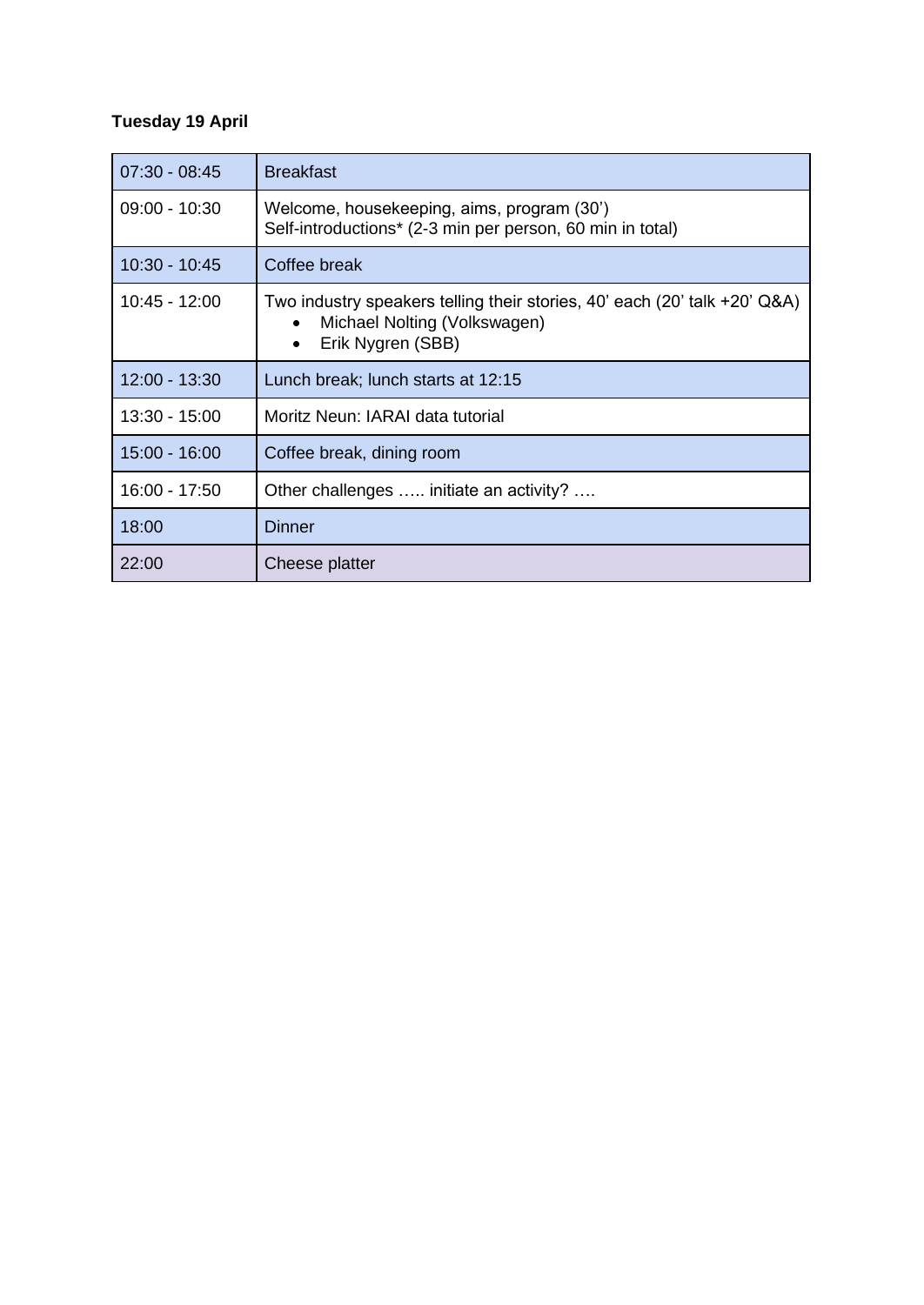## **Wednesday 20 April**

| $07:30 - 08:45$ | <b>Breakfast</b>                                                                                                                                                                   |
|-----------------|------------------------------------------------------------------------------------------------------------------------------------------------------------------------------------|
| $09:00 - 10:30$ | Session 1 of participants talks:<br>Introduce your research, embed in bigger picture, and advertise your<br>collaboration interests / next open questions (10 min per person - 9)* |
| $10:30 - 10:45$ | Coffee break                                                                                                                                                                       |
| 10:45 - 12:00   | Session 2 of participants talks:<br>Introduce your research, embed in bigger picture, and advertise your<br>collaboration interests / next open questions (10 min per person - 7)* |
| $12:00 - 13:30$ | Lunch break; lunch starts at 12:15                                                                                                                                                 |
| 13:30 - 17:50   | Wednesday afternoon is traditionally reserved for a hike into the<br>nearby woods or an excursion.                                                                                 |
|                 | Potentially an after-hike session: Industry - how to collaborate                                                                                                                   |
| 18:00           | <b>Dinner</b>                                                                                                                                                                      |
| 22:00           | Cheese platter                                                                                                                                                                     |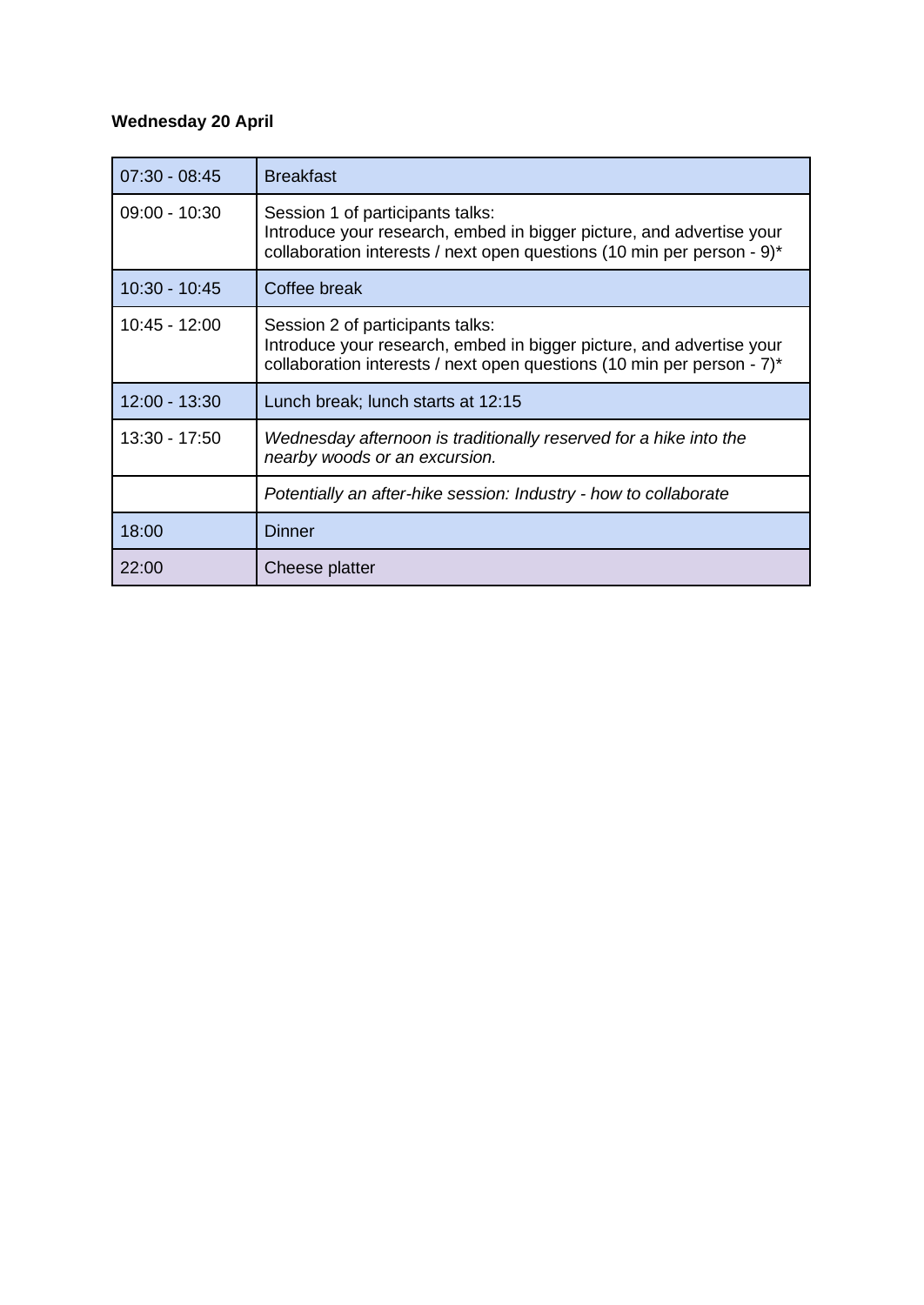## **Thursday 21 April**

| $07:30 - 08:45$ | <b>Breakfast</b>                                                                                                                                                                   |
|-----------------|------------------------------------------------------------------------------------------------------------------------------------------------------------------------------------|
| $09:00 - 10:00$ | David Doerr, Nationale Kontaktstelle Klima, Energie, Mobilität (KEM)  <br>Bereich bodengebundener Verkehr für das EU-Rahmenprogramm für<br>Forschung und Innovation Horizon Europe |
| $10:00 - 10:15$ | Coffee break                                                                                                                                                                       |
| 10:15 - 12:00   | Plenum to plan break-out groups                                                                                                                                                    |
| 12:00 - 13:30   | Lunch break; lunch starts at 12:15                                                                                                                                                 |
| $13:30 - 15:00$ | <b>Break-out</b>                                                                                                                                                                   |
| 15:00 - 16:00   | Coffee break, dining room                                                                                                                                                          |
| 16:00 - 17:50   | Session on reproducible research (Daniel Nüst)                                                                                                                                     |
| 18:00           | Dinner                                                                                                                                                                             |
| 22:00           | Cheese platter                                                                                                                                                                     |